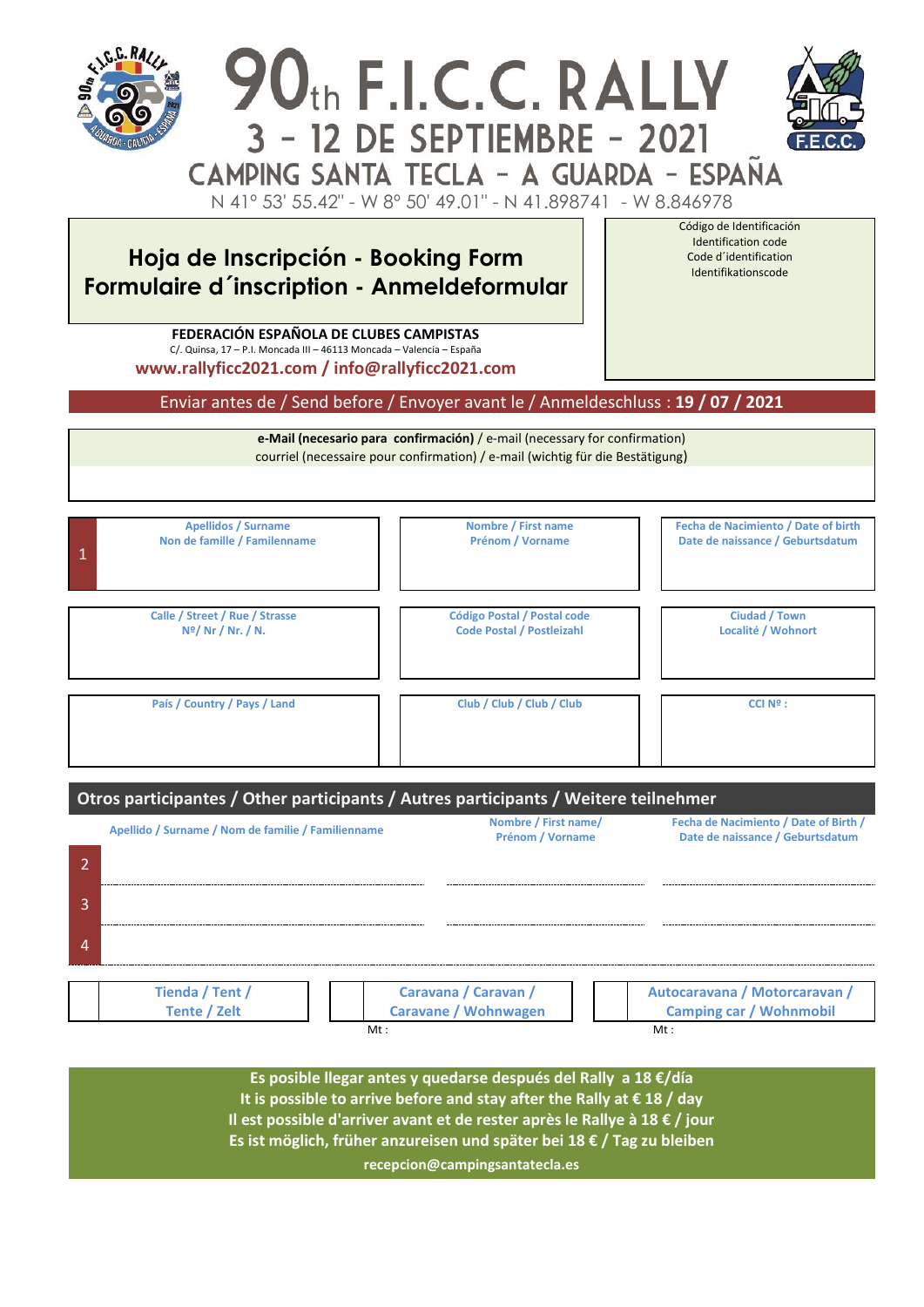### **Cuota de participación para todo el Rally / Participation fee for the entire Rally /**

# **Tarifs de participation pour tout le Rallye / Teilnahmepreise für die gesamte Rallye**

|                                                                                                                                                                                                                                           | Precio / Fee<br>Tarifs / Teilnahmepreise | Nº Participantes / nº Partecipants<br>nº Partecipants / Teilnehmer | Importe / Amount<br>Montant / Betrag |
|-------------------------------------------------------------------------------------------------------------------------------------------------------------------------------------------------------------------------------------------|------------------------------------------|--------------------------------------------------------------------|--------------------------------------|
| Adultos de más de 17 años / Adults over 17 years /                                                                                                                                                                                        |                                          | 140€                                                               |                                      |
| Adultes de plus 17 ans / Erwachsene uber 17 jahre                                                                                                                                                                                         |                                          |                                                                    |                                      |
| Jóvenes de 12 a 17 años / Youth from 12 to 17 years old                                                                                                                                                                                   |                                          | 85€                                                                |                                      |
| Jeunes de 12 a 17 ans / Jugendliche von 12 bis 17 Jahren                                                                                                                                                                                  |                                          |                                                                    |                                      |
| Niños hasta 11 años / Children up to 11 years                                                                                                                                                                                             |                                          | <b>GRATIS</b>                                                      |                                      |
| Enfants jusqu'á 11 ans / Kinder bis 11 jahre                                                                                                                                                                                              |                                          |                                                                    |                                      |
| Instalación de 1 persona / Autocaravana / Caravana / Tienda                                                                                                                                                                               |                                          | 180€                                                               |                                      |
| Crew of 1 single person in a camper, caravan or tent                                                                                                                                                                                      |                                          |                                                                    |                                      |
| L'equipage d'une seule personne dans un camping car, une caravane ou une tente                                                                                                                                                            |                                          |                                                                    |                                      |
| Einzeine person in einem wohnmobil, wohnwagen oder zelt                                                                                                                                                                                   |                                          |                                                                    |                                      |
| <b>Electricidad (Opcional)</b> / Electricity (optional)                                                                                                                                                                                   |                                          | 30€                                                                |                                      |
| Electricité (facultatif) / Strom (optional)                                                                                                                                                                                               |                                          |                                                                    |                                      |
| Recargo del 20% de la inscripción después del 19 de Julio de 2021 / 20% registration surcharge after July 19, 2021<br>Supplément d'inscription de 20% après le 19 Julliet 2021 / 20% Registrierungszuschlag nach dem 19. Juli 2021        |                                          |                                                                    |                                      |
| Opciones en el Camping / Options in the Camping / Options dans le Camping / Optionen im Camping                                                                                                                                           |                                          |                                                                    |                                      |
| 5 Mobil Home para 3 personas durante 9 días                                                                                                                                                                                               |                                          | 585€                                                               |                                      |
| 5 Mobile Home for 3 people during the 9 days of the Rally                                                                                                                                                                                 |                                          |                                                                    |                                      |
| 5 Mobile Home pour 3 personnes pendant les 9 jours du Rallye                                                                                                                                                                              |                                          |                                                                    |                                      |
| 5 Mobilheim für 3 Personen während der 9 Tage der Rallye                                                                                                                                                                                  |                                          |                                                                    |                                      |
| 7 Mobil Home para 4 personas durante 9 días                                                                                                                                                                                               |                                          | 630€                                                               |                                      |
| 7 Mobile Home for 4 people during the 9 days of the Rally                                                                                                                                                                                 |                                          |                                                                    |                                      |
| 7 Mobile Home pour 4 personnes pendant les 9 jours du Rallye                                                                                                                                                                              |                                          |                                                                    |                                      |
| $\mathbf{r} \cdot \mathbf{m}$ , and the set of the set of the set of the set of the set of the set of the set of the set of the set of the set of the set of the set of the set of the set of the set of the set of the set of the set of |                                          |                                                                    |                                      |

7 Mobilheim für 4 Personen während der 9 Tage der Rallye

| 3 Mobil Home para 6 personas durante 9 días                                                                | 720€ |
|------------------------------------------------------------------------------------------------------------|------|
| 3 Mobile Home for 6 people during the 9 days of the Rally                                                  |      |
| 3 Mobile Home pour 6 personnes pendant les 9 jours du Rallye                                               |      |
| 3 Mobilheim für 6 Personen während der 9 Tage der Rallye                                                   |      |
| 1 Mobil Home para 8 personas durante 9 días                                                                | 800€ |
| 1 Mobile Home for 8 people during the 9 days of the Rally                                                  |      |
| 1 Mobile Home pour 8 personnes pendant les 9 jours du Rallye                                               |      |
| 1 Mobilheim für 8 Personen während der 9 Tage der Rallye                                                   |      |
| 4 Habitaciones de 3 camas y baño compartido / 4 Rooms with three beds (Shared bathroom)                    | 360€ |
| 4 Chambres à trois lits (salle de bain partagée) /4 Zimmer mit drei Betten (Gemeinschaftsbad)              |      |
| ApartHotel Marouco (situado a 1,5 km del Camping) / Aparto Hotel Marouco (located 1.5 km from the Camping) |      |
| Aparto Hotel Marouco (situé à 1,5 km du camping) / Aparto Hotel Marouco (1,5 km vom Campingplatz entfernt) |      |
| 9 Apartamentos para 4 personas durante los 9 días / 9 Apartments for 4 people for 9 days                   | 800€ |
| 9 Appartements pour 4 personnes pour 9 jours / 9 Apartments für 4 Personen für 9 Tage                      |      |
| 2 Apartamentos para 6 personas durante los 9 días / 2 Apartments for 6 people for 9 days                   | 975€ |

**2 Apartamentos para 6 personas durante los 9 días /** 2 Apartments for 6 people for 9 days 2 Appartements pour 6 personnes pour 9 jours / 2 Apartments für 6 Personen für 9 Tage

# **Cuota total de participación / Sub Total Frais de participation sous total / Teilsumme teilnah megebuhr**

|                | Excursiones (Incluye Almuerzo y Guía Español / Inglés), Posibilidad de otros idiomas<br>Excursions (lunch included and Spanish / English guide, other language possible)<br>Excursions (déjeuner inclus et Guide espagnol / anglais, autre langue possible)<br>Ausfluge (Mittagessen inklusive und Spanisch / Englisch Führer, mögliche andere Sprache) |                                                                                                                                                                                                                                                                                                                                                                                                                                                                                                                                                                                                                                                   |  |
|----------------|---------------------------------------------------------------------------------------------------------------------------------------------------------------------------------------------------------------------------------------------------------------------------------------------------------------------------------------------------------|---------------------------------------------------------------------------------------------------------------------------------------------------------------------------------------------------------------------------------------------------------------------------------------------------------------------------------------------------------------------------------------------------------------------------------------------------------------------------------------------------------------------------------------------------------------------------------------------------------------------------------------------------|--|
|                | 1 La Toja, Combarro y la Ruta del Mejillón                                                                                                                                                                                                                                                                                                              | 60 €/pax                                                                                                                                                                                                                                                                                                                                                                                                                                                                                                                                                                                                                                          |  |
|                | 2 Vigo y Las Islas Cíes                                                                                                                                                                                                                                                                                                                                 | 60 €/pax                                                                                                                                                                                                                                                                                                                                                                                                                                                                                                                                                                                                                                          |  |
| 3              | Santiago de Compostela                                                                                                                                                                                                                                                                                                                                  | 60 €/pax                                                                                                                                                                                                                                                                                                                                                                                                                                                                                                                                                                                                                                          |  |
| $\overline{4}$ | <b>Ribera Sacra y Cañones del Sil</b>                                                                                                                                                                                                                                                                                                                   | 60 €/pax                                                                                                                                                                                                                                                                                                                                                                                                                                                                                                                                                                                                                                          |  |
|                |                                                                                                                                                                                                                                                                                                                                                         | <b>Suma de las Excursiones / Total sum of excursions</b><br>Somme totale des excursions / Gesamtsumme der Ausflüge<br>Total Acampada + Excursiones / Total sum (Fee + Excursions)<br>$\mathcal{L} = \mathcal{L} = \mathcal{L} = \mathcal{L} = \mathcal{L} = \mathcal{L} = \mathcal{L} = \mathcal{L} = \mathcal{L} = \mathcal{L} = \mathcal{L} = \mathcal{L} = \mathcal{L} = \mathcal{L} = \mathcal{L} = \mathcal{L} = \mathcal{L} = \mathcal{L} = \mathcal{L} = \mathcal{L} = \mathcal{L} = \mathcal{L} = \mathcal{L} = \mathcal{L} = \mathcal{L} = \mathcal{L} = \mathcal{L} = \mathcal{L} = \mathcal{L} = \mathcal{L} = \mathcal{L} = \mathcal$ |  |

..............

 $\sim$ 

**Somme totale (frais + excursions) / Gesamtsumme (Gebühr + Ausflüge)**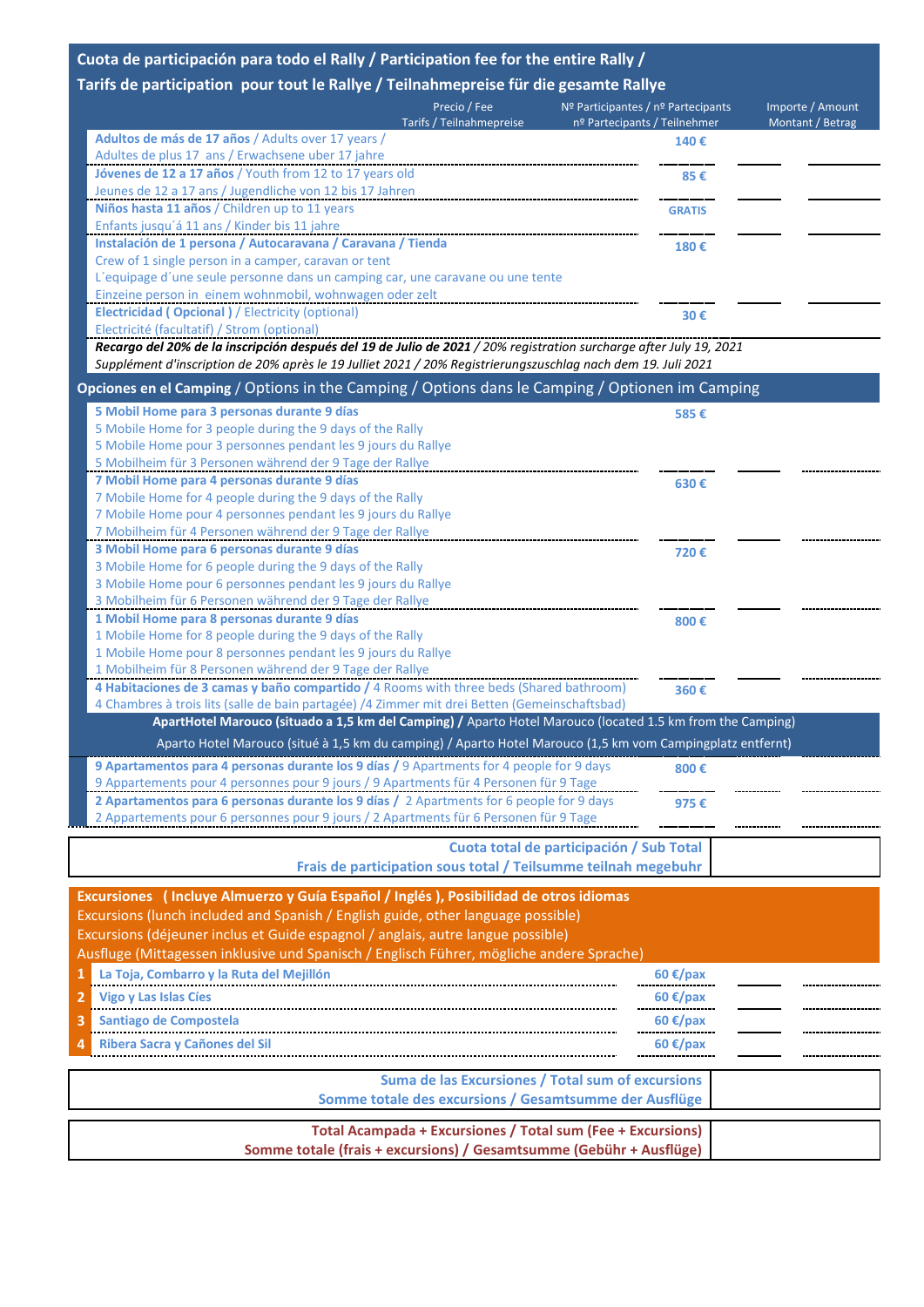#### **Condiciones de cancelación**

Hasta el 8 de Agosto se devolverá el 90 % del total de la inscripción. Entre el 9 y 22 de Agosto se devolverá el 50 % del total de la inscripción. Después del 23 de Agosto no se devolverá nada.

#### **Conditions d'annulation**

Jusqu'au 8 août, 90% du total des inscriptions seront retournés. Entre le 9 et le 22 août, 50% du total des inscriptions seront retournés. Après le 23 août, rien ne sera retourné.

#### **Cancelation conditions**

Until August 8, 90% of the total registration will be returned. Between August 9 and 22, 50% of the total registration will be returned. After August 23, nothing will be returned.

#### **Stornierungsbedingungen**

Bis zum 8. August werden 90% der gesamten Registrierung zurückgegeben. Zwischen dem 9. Und 22. August. Juni werden 50% der gesamten Registrierung zurückgegeben. Nach dem 23. August wird nichts mehr zurückgegeben.

**Se recomienda un seguro de cancelación** / Cancellation insurance is recommended Une assurance annulation est recommandée / Eine Stornoversicherung wird empfohlen

- **Acepto la normativa de funcionamiento de la FICC y FECC que regirán para este Rally y exoneran a la Organización de todo lo concerniente a accidentes, robos y causas de fuerza mayor.**
- I accept the operating regulations of the FICC and FECC that will govern this Rally and exonerate the Organization from everything concerning accidents, theft and force majeure.
- J'accepte les règlements d'exploitation du FICC et de la FECC qui régiront ce Rallye et exonéreront l'Organisation de tout ce qui concerne les accidents, le vol et la force majeure.
- Ich akzeptiere die Betriebsvorschriften des FICC und des FECC, die diese Rallye regeln, und befreie die Organisation von allem, was Unfälle, Diebstahl und höhere Gewalt betrifft.

# **Fecha /** Date / Date / Datum

**Firma** / Souscription / Signature / Unterschrift

# **Pago de la Inscripción / Registration Payment / Paiement d'inscription / Anmeldezahlung**

**Por favor haga una transferencia del total a : /** Please transfer the amount to :

Veuillez effectuer un virement a : / Bitte überweisen sie den Gesamtbetrag an :

# **Banco /** Bank **/** Banque / Bank **Banco Santander**

**Calle Sagunto, 110 – 46009 – Valencia**

**IBAN : ES36 0049 3162 2821 1407 5344**

# **BIC/SWIFT : BSCHESMMXXX**

**Para** / for /pour / für **Federación Española de Clubes Campistas**

**Concepto /** Concept / Concept / Konzept **: 90º Internacional FICC Rally 2021**

### **Las transferencias deben llegar sin ningún gasto para el beneficiario.**

- Transfers must arrive at no expense to the beneficiary.
- Les transferts doivent arriver sans frais pour le bénéficiaire.
- Überweisungen müssen für den Begünstigten kostenlos erfolgen.

**Aceptación de la inscripción / Acceptance of registration / Acceptation de l'inscription / Annahme der Registrierung**

- **La inscripción no será registrada hasta después de recibir los derechos de participación.**
- Registration will not be registered until after receiving the participation rights.
- L'inscription ne sera enregistrée qu'après réception des droits de participation.
- Die Registrierung wird erst nach Erhalt der Teilnahmerechte registriert.

### **Envío de la inscripción / Enrollment submission / Soumission d'inscription / Anmeldung einreichen**

 **Todas las inscripciones serán remitidas SOLAMENTE a través de los respectivos Clubes o Federaciones. Una vez que los clubes o federaciones hayan recibido cumplimentadas las hojas de inscripciones deberán enviarlas, junto con el justificantes de transferencia a la dirección del correo electrónico: [info@rallyficc2021.com](mailto:info@rallyficc2021.com)**

- All registrations will be sent ONLY through the respective Clubs or Federations. Once the clubs or federations have received the completed registration forms, they must send them, together with the transfer documents, to the email address: **[info@rallyficc2021.com](mailto:info@rallyficc2021.com)**
- Toutes les inscriptions seront envoyées UNIQUEMENT via les clubs ou fédérations respectifs. Une fois que les clubs ou fédérations ont reçu les formulaires d'inscription remplis, ils doivent les envoyer, accompagnés des documents de transfert, à l'adresse e-mail: **[info@rallyficc2021.com](mailto:info@rallyficc2021.com)**
- Alle Anmeldungen werden NUR über die jeweiligen Clubs oder Verbände gesendet. Sobald die Vereine oder Verbände die ausgefüllten Anmeldeformulare erhalten haben, müssen sie diese zusammen mit den Überweisungsdokumenten an die E-Mail-Adresse senden: **info@rallyficc2021.com**